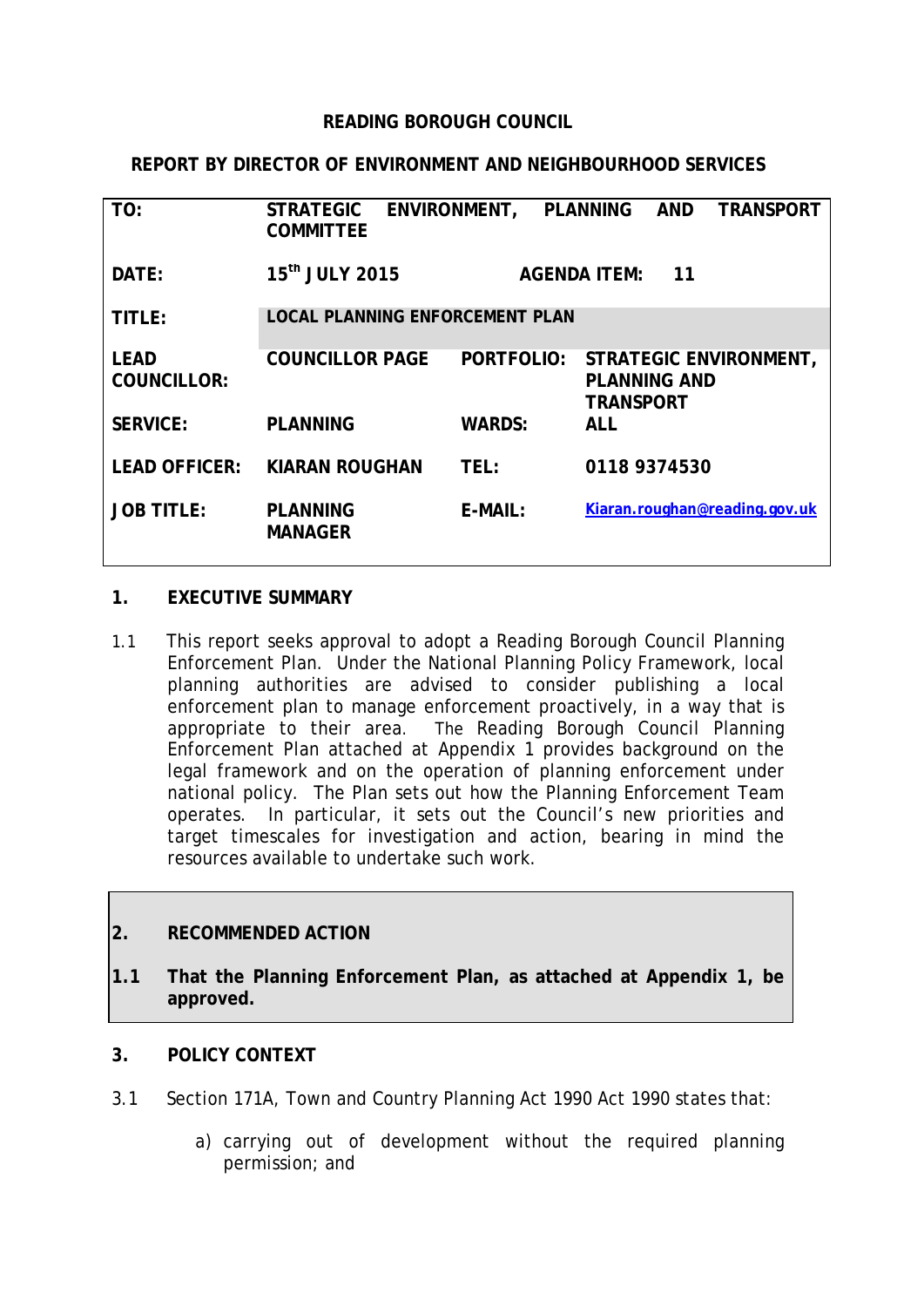b) failing to comply with any condition or limitation subject to which planning permission has been granted;

is a breach of planning control. The act provides powers for local authorities to issue an enforcement notice within specified time limits from the date of the breach. An enforcement notice specifies the matters that constitute the breach and the steps required to be undertaken to remedy the breach.

3.2 Formerly, Planning Policy Statement (PPS 18) provided clear guidance on enforcement – in particular on when it was not expedient to take action. This has now been superseded by the National Planning Policy Framework (NPPF). The NPPF deals with enforcement in a single paragraph (paragraph 207) as follows:

> *"Effective enforcement is important as a means of maintaining public confidence in the planning system. Enforcement action is discretionary, and local planning authorities should act proportionately in responding to suspected breaches of planning control. Local planning authorities should consider publishing a local enforcement plan to manage enforcement proactively, in a way that is appropriate to their area. This should set out how they will monitor the implementation of planning permissions, investigate alleged cases of unauthorised development and take action where it is appropriate to do so."*

- 3.3 The NPPF therefore provides very limited policy on enforcement but strongly advises the preparation of a local enforcement plan. The National Planning Policy Guidance (NPPG), issued in March 2014, provides considerably more detail under the title of "Ensuring Effective Enforcement<sup>[1](#page-1-0)</sup>." It provides guidance on when enforcement action should be taken and an outline of the various forms of Enforcement Action. It refers back to the NPPF encouragement for the preparation of a local enforcement plan. The Enforcement Plan refers to the content of the NPPG. The Local Government Ombudsman has strongly recommended that local authorities produce such plans in a recent publication, "Not in my back yard: Local people and the planning process.<sup>[2](#page-1-1)</sup>"
- 3.4 The Council has an existing Enforcement Policy adopted in 2007. This document can be found at: [http://beta.reading.gov.uk/media/1191/Planning-Enforcement-](http://beta.reading.gov.uk/media/1191/Planning-Enforcement-Policy/pdf/Planning-Enforcement-Policy.pdf)[Policy/pdf/Planning-Enforcement-Policy.pdf.](http://beta.reading.gov.uk/media/1191/Planning-Enforcement-Policy/pdf/Planning-Enforcement-Policy.pdf)

# **4. THE PROPOSAL**

4.1 A draft Enforcement Plan has been drafted, drawing on National Policy and Guidance, and having regard to examples from elsewhere. The Enforcement Plan will replace the Council's existing Enforcement Policy

<span id="page-1-0"></span><sup>&</sup>lt;sup>1</sup> <http://planningguidance.planningportal.gov.uk/blog/guidance/ensuring-effective-enforcement/><br><sup>2</sup> http://www.lgo.org.uk/downloads/special%20reports/2<u>093-Planning-Focus-report-final.pdf</u> <u>.</u>

<span id="page-1-1"></span>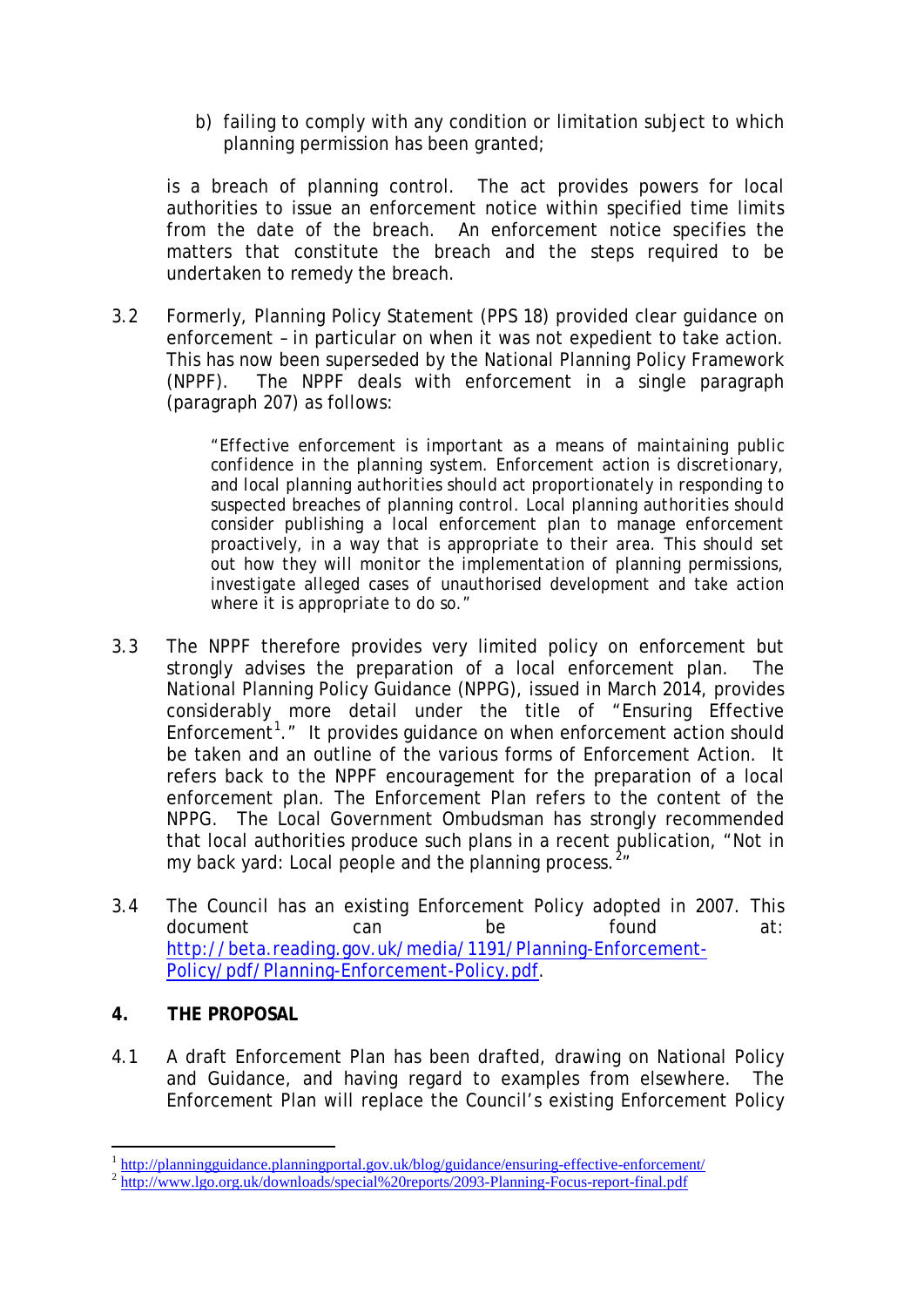which was adopted in 2007. The draft Enforcement Plan is attached at Appendix 1.

- 4.2 The Local Enforcement Plan is a factual document that provides the legal and national policy context to planning enforcement and background to the Council's Enforcement Service. It sets out the Council's priorities for investigation and action, explains what will be investigated and what will not be investigated and outlines the Council's general discretionary powers with regard to planning enforcement. The document also outlines various types of enforcement procedure that can be pursued by a local authority, providing a link to National Planning Policy Guidance on "Ensuring effective enforcement," which summarises each of the procedures.
- 4.3 The Enforcement Plan does not differ greatly from the existing Enforcement Policy adopted in 2007. Its drafting updates the existing policy document in the light of various changes to legislation and government policy. It has also provided an opportunity to review service priorities and timescales in the light of nature of current complaints and the lower levels of enforcement and planning officer and other resources currently available. Section 4 of the draft Enforcement Plan sets out the new priorities for responses to complaints and clarifies the timescales for responses by the Planning Section. As a result, priorities are now based on a judgment of the level of harm being caused rather than on the type of breach. For example, under the current system, advertisements are a low priority for action whereas under the new system officers would be able to give advertisements causing a high level of harm much greater priority.
- 4.4 The draft plan takes account of recent government policy and guidance in the NPPF and the NPPG. Under a section on "Deciding Whether to Take Formal Enforcement Action," at paragraph 5.13, the document outlines the criteria set out in government guidance in the NPPG that indicates the circumstances where the local authority should usually avoid taking formal enforcement action. That clearly indicates that despite there being a breach of planning control, there are many circumstances where it is not appropriate to pursue enforcement action.
- 4.5 Committee is requested to approve the Enforcement Plan, acknowledging the new priorities and timescales. There is no requirement for the Council to consult on the plan although it is noted that one or two authorities have sought comment on a draft plan. Officers are not recommending any consultation on the plan but, where constructive comments are raised about the contents of the plan, will bring it back to Committee for review at an appropriate time.

## **5. CONTRIBUTION TO STRATEGIC AIMS**

5.1 The Planning Enforcement Service assists in producing a sustainable environment and economy within the Borough. It therefore assists in